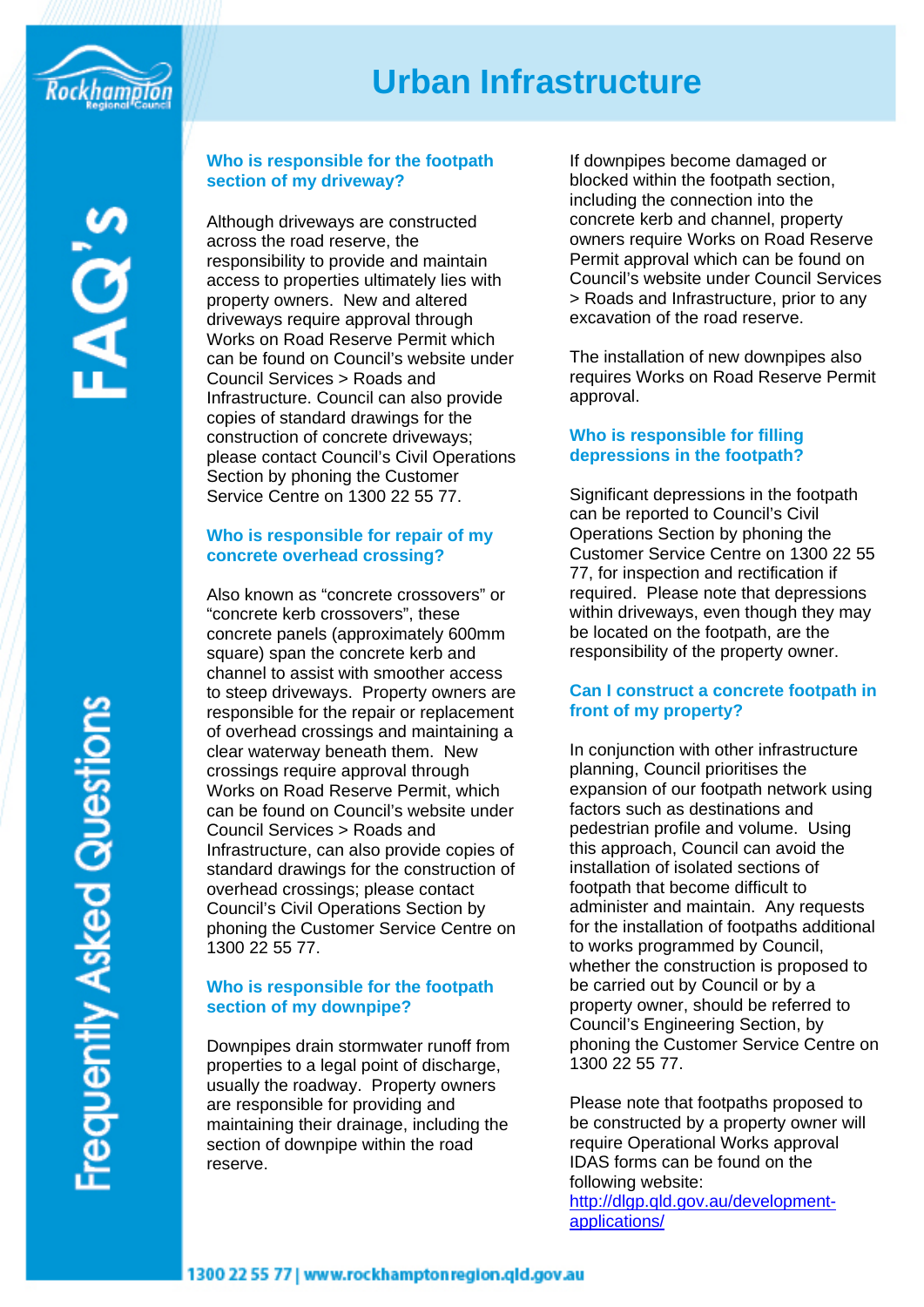

# **Urban Infrastructure cont.**

 $\widetilde{\mathbf{Q}}$ 

## **What do I do if I want to plant some plants on the footpath?**

Permission is required from Council's Parks and Open Spaces Section prior to the planting of any plants within the footpath. When issuing such permission, Parks and Open Spaces will consider issues including species suitability, expected growth size, sight visibility, interference with services and planned planting schemes.

#### **What do I do if I want to remove a plant from the footpath?**

Permission is required from Council's Parks and Open Spaces Section prior to any removal of plants from the footpath. Similarly, any requests for pruning of plants on the footpath should be forwarded to the Parks and Open Spaces Section for inspection and maintenance if required.

### **Who is responsible for mowing of the footpath?**

While Council carries out Custodian duties within road reserves on behalf of The Crown, the responsibility to mow the footpath lies with property owners. For further information, please contact Council's Parks and Open Spaces Section by phoning the Customer Service Centre on 1300 22 55 77.

### **How do I report a damaged or missing stormwater grate?**

Metal stormwater grates are usually associated with drainage pits or chambers and can present a serious risk of personal injury or property damage should they be removed or become damaged. Damaged or missing stormwater grates can be reported to Council's Civil Operations Section by phoning the Customer Service Centre on 1300 22 55 77, for inspection and replacement if necessary.

# **How do I arrange for reinstatement of existing linemarking?**

Linemarking is used for many purposes, including delineation of traffic movements, parking spaces and areas of restricted parking. Faded linemarking can be reported to Council's Civil Operations Section by phoning the Customer Service Centre on 1300 22 55 77, for inspection and reinstatement if required.

Requests for new linemarking or changes to existing linemarking should be directed to Council's Engineering Planning Section for consideration.

## **How do I report damaged kerb and channel?**

Concrete kerb and channel is usually associated with sealed roads and used to direct stormwater runoff from roadways into underground drainage pits or chambers. Damaged kerb and channel can be reported to Council's Civil Operations Section by phoning the Customer Service Centre on 1300 22 55 77, for inspection and repair if necessary.

# **How do I report a damaged or missing sign?**

Damaged or missing signs can be reported to Council's Civil Operations Section by phoning the Customer Service Centre on 1300 22 55 77, for inspection and repair if necessary. This includes street name signs, regulatory signs and roadworks signs.

## **How do I report a damaged bus stop?**

Damage to a bus shelter, seat or timetable display can be reported to Council's Facilities Unit by phoning the Customer Service Centre on 1300 22 55 77, for inspection and repair if required. Requests for new bus stops should be directed to Council's Civil Operations Section for consideration.